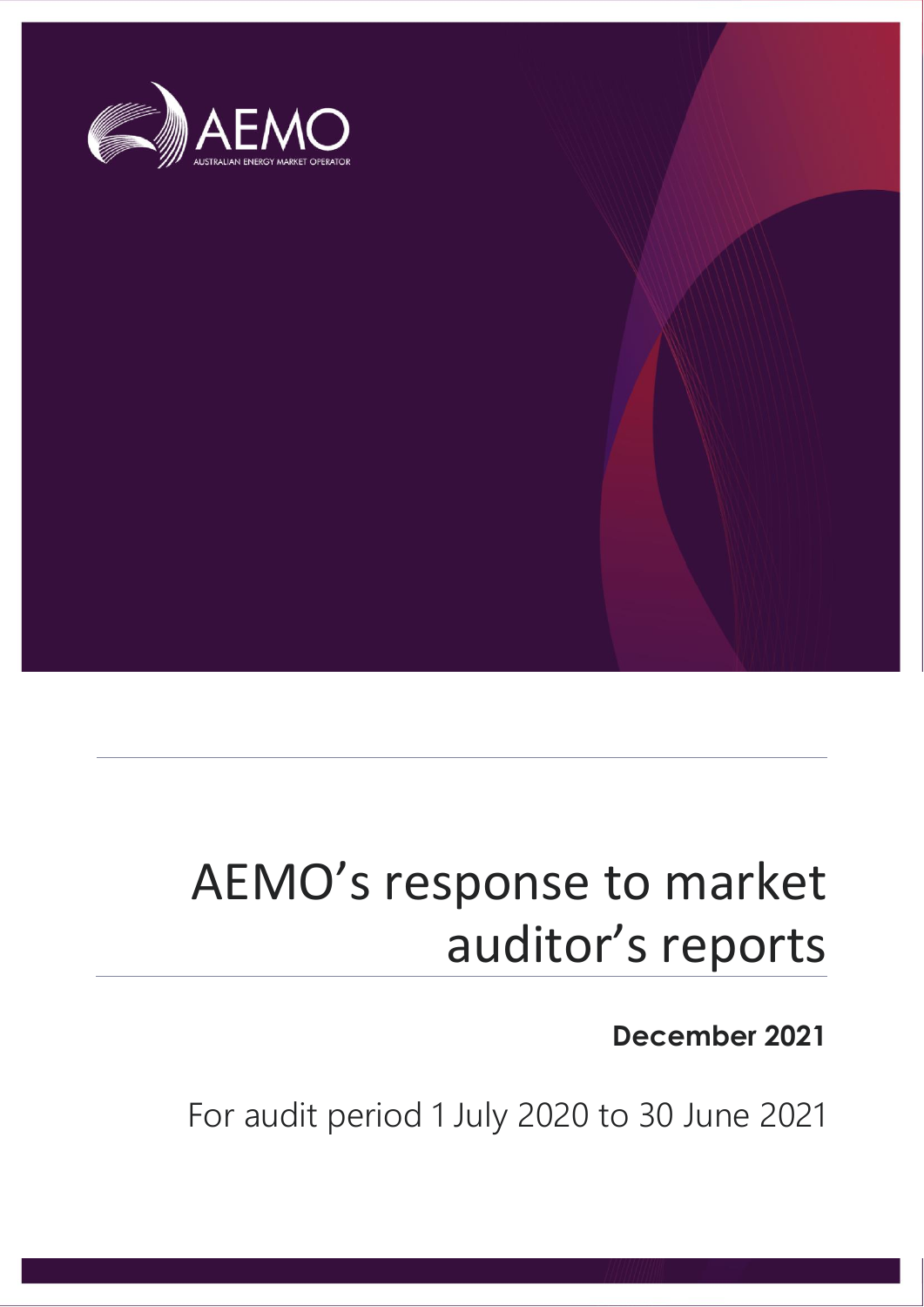## **Important notice**

### **PURPOSE**

AEMO has prepared this document in response to the Market Auditor's reports for the annual Wholesale Electricity Market and Gas Services Information audits conducted for the period 1 July 2020 to 30 June 2021, as at the date of publication.

### **DISCLAIMER**

This document or the information in it may be subsequently updated or amended. This document does not constitute legal or business advice, and should not be relied on as a substitute for obtaining detailed advice about the Wholesale Electricity Market, the Wholesale Electricity Market Rules, the Gas Services Information Rules, or any other applicable laws, procedures or policies. AEMO has made every effort to ensure the quality of the information in this document but cannot guarantee its accuracy or completeness.

Accordingly, to the maximum extent permitted by law, AEMO and its officers, employees and consultants involved in the preparation of this document:

- make no representation or warranty, express or implied, as to the currency, accuracy, reliability or completeness of the information in this document; and
- are not liable (whether by reason of negligence or otherwise) for any statements or representations in this document, or any omissions from it, or for any use or reliance on the information in it.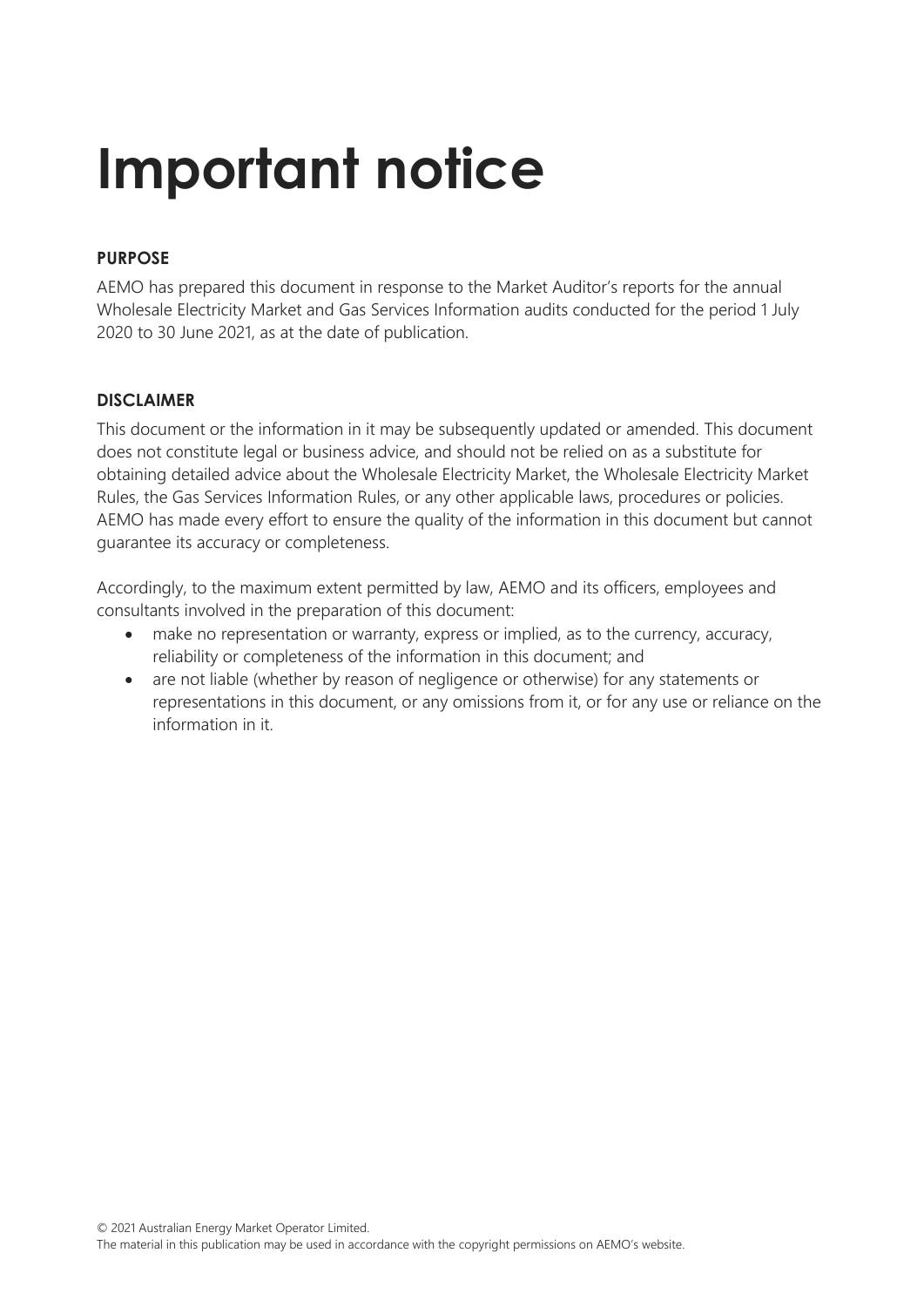## **1. Background**

The Wholesale Electricity Market (WEM) Rules and the Gas Services Information (GSI) Rules require AEMO to appoint a market auditor to conduct the WA electricity and gas market audits. The audits are compliance based reviews of AMEO's obligations under the WEM Rules and the GSI Rules and associated procedures.

The WEM Rules and the GSI Rules require two annual audits to be undertaken:

1. Audit 1 – WEM Electricity Compliance Audit; and

2. Audit 2 – GSI Gas Compliance Audit.

AEMO appointed Robinson Bowmaker Paul (RBP) to conduct the market audits for the period 1 July 2020 to 30 June 2021.

The final audit reports prepared by RBP can be found on AEMO's website at [https://aemo.com.au/energy-systems/electricity/wholesale-electricity-market-wem/wem-events](https://aemo.com.au/energy-systems/electricity/wholesale-electricity-market-wem/wem-events-and-reports/market-audit-reports)[and-reports/market-audit-reports](https://aemo.com.au/energy-systems/electricity/wholesale-electricity-market-wem/wem-events-and-reports/market-audit-reports) and should be read in conjunction with this report.

This report sets out the matters that AEMO accepts and does not accept (and reasons for those views) with respect to the final audit reports as required under clause 2.14.4(b) of the WEM Rules and rule 174(3) of the GSI Rules.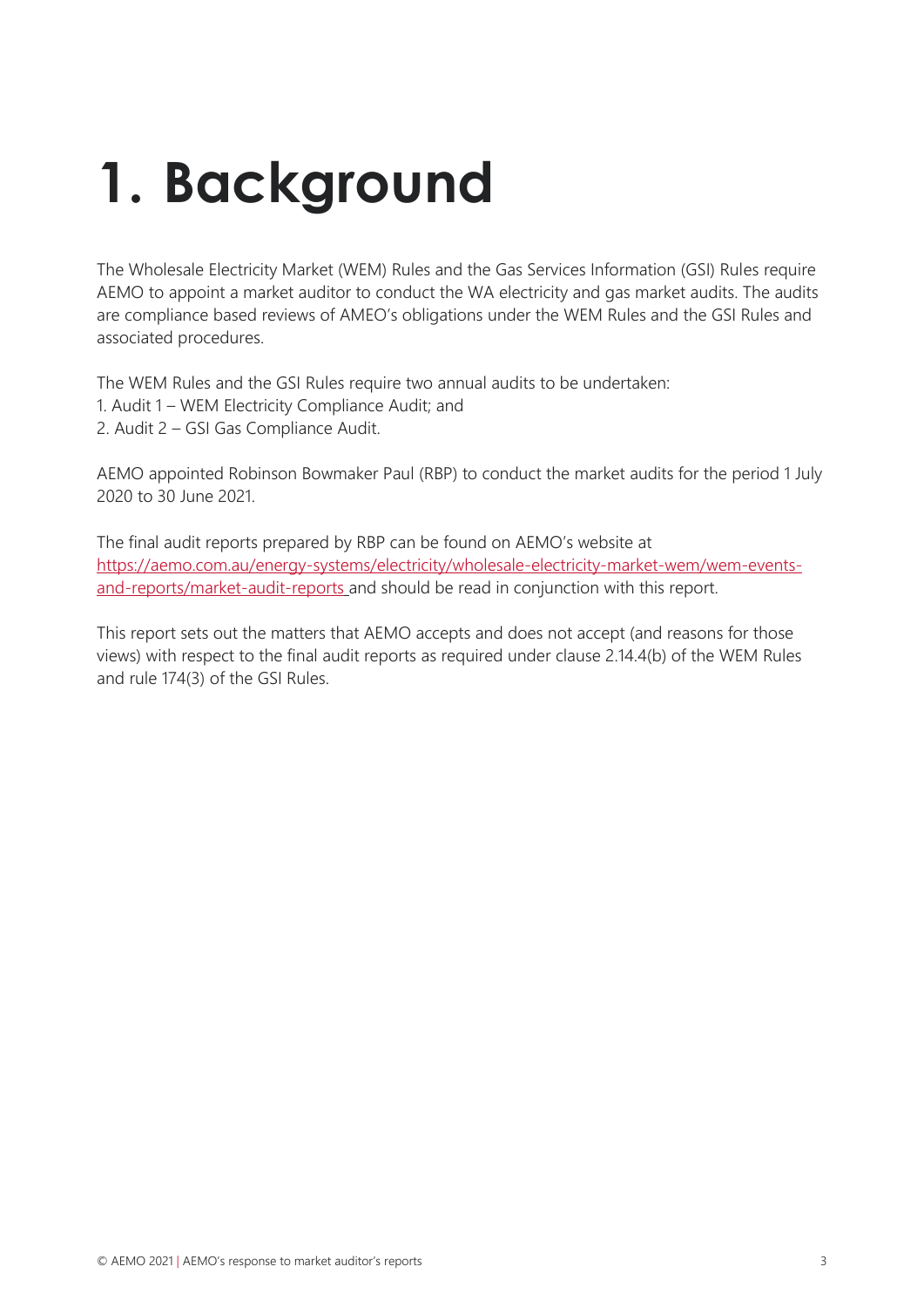# **2. AEMO's response**

### 2.1 Overview

AEMO accepts all of RBP's findings and recommendations with respect to the final WEM and GSI audit reports, with the exception of the two findings and recommendations contained in the WEM audit report, listed below.

| Reference | Finding                                                                  | Recommendation                                                                                                                                                                                      |
|-----------|--------------------------------------------------------------------------|-----------------------------------------------------------------------------------------------------------------------------------------------------------------------------------------------------|
| 21WEM1.38 | <b>GPS</b> communication<br>protocol not finalised                       | AEMO and Western Power finalise the GPS<br>consultation guideline required under<br>clause 3A.1.3 (noting that we understand<br>that AEMO is dependent on Western<br>Power to meet this obligation) |
| 21WEM1.54 | Formalised operational plans<br>for AUFLS implementation<br>do not exist | AEMO formalise its AUFLS operational<br>plans by documenting it, as a reasonable<br>interpretation of clause 3.6.2 is that a<br>tangible plan should exist                                          |

### 2.2 Reasons

21WEM1.38

Risk Rating: Low

Clause 3A.1.3 of the WEM Rules requires AEMO and Western Power to document a process setting out how information will be exchanged between the two parties (including specification of format and form of information, and timeframes). A draft Generator Performance Standard (GPS) consultation guideline has been prepared, however it has not been finalised. AEMO is awaiting feedback from Western Power.

RBP noted that AEMO is complying with the intent of the rule through the formalised manual contingency process and the draft consultation guideline, and this breach is a technical one.

AEMO disagrees with this finding as it is meeting the intent of the rule as a result of having documented both a manual contingency process and a Guideline (even though the latter has not been finalised).

Action: AEMO will actively seek feedback from Western Power to finalise the Guideline.